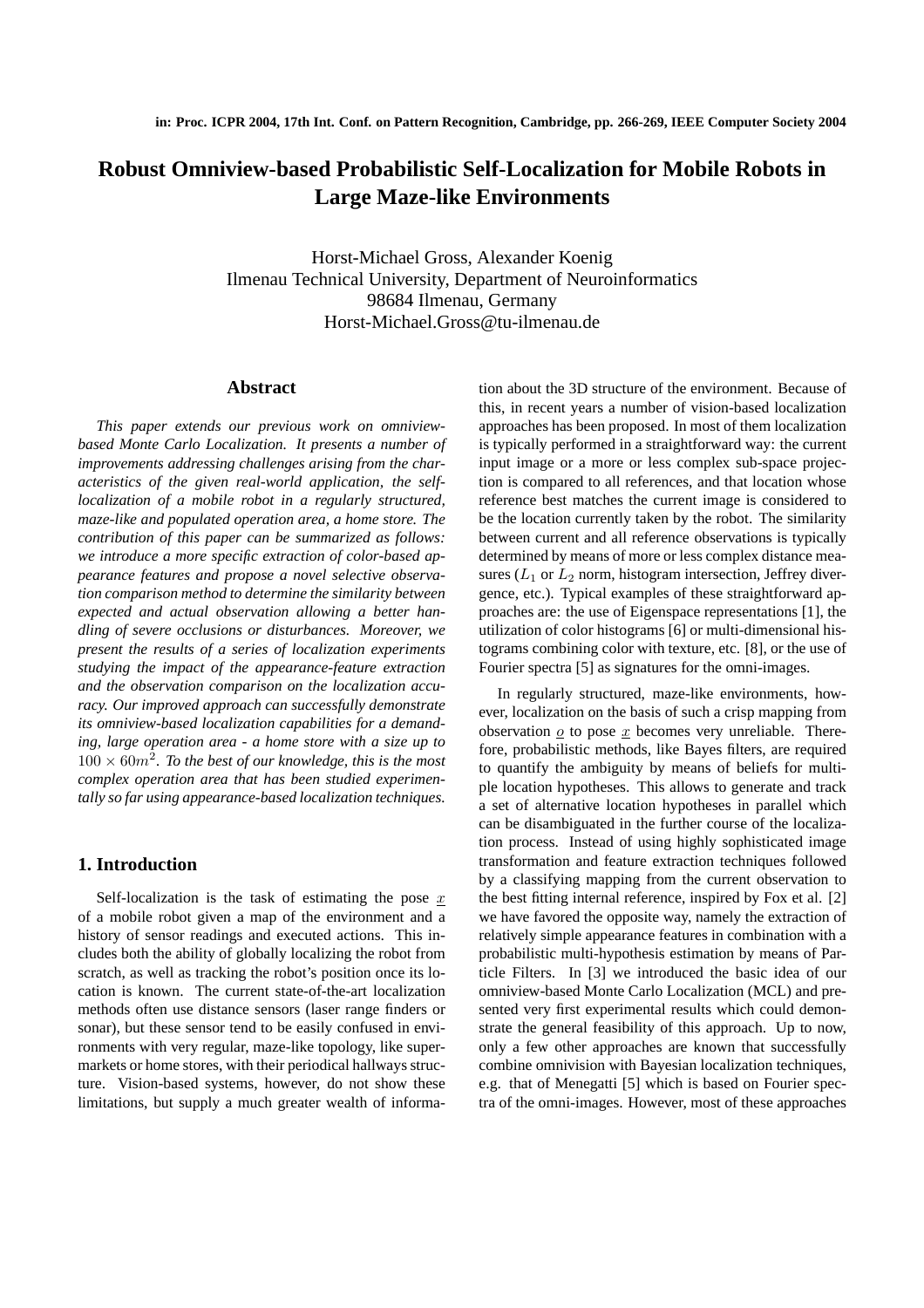

**Figure 1. General idea of our omniview-based probabilistic self-localization.**

have been studied experimentally only under lab conditions (small operation area with simple structure, constant illumination conditions, etc.). Till now, they have not been able to demonstrate their robustness and reliability in demanding, large-scale operation areas handling occlusions by people and illumination disturbances.

In this paper, we present a number of improvements of our omni-view based probabilistic approach addressing challenges arising from the characteristics of our real-world application, the vision-based self-localization of a mobile robot in a regularly structured, maze-like and populated large-scale operation area, a typical home store. Against this background, the contribution of this paper can be characterized as follows: First, we introduce a more specific feature extraction based on color-histograms instead of mean RGB-values determined per segment of the omni-image so far [4]. Second, we present a novel selective observation comparison method to determine the similarity between expected and actual observation. This new comparison method allows to better deal with severe occlusions or disturbances of the omni-image caused by, e.g. people standing nearby the robot or local illumination artifacts. And third, we present the results of a great number of comparative localization experiments studying the impact of the new feature extraction and observation comparison on the accuracy and robustness of the localization.

## **2. Omniview-based MCL**

The general idea of our omniview-based MCL is illustrated in Fig. 1. As map of the environment, our approach employs a graph representation of the environment (Fig. 1, bottom right) which is learned on-the-fly while manually joy-sticking the robot through the operation area. Each node of the graph is labeled with both visual reference observa-

tions  $\varrho^{r}(x, y, \varphi)$  extracted from the respective panoramic view at position  $x, y$  in heading direction  $\varphi$  and the respective metric data about the robot's pose during node insertion. A new reference point is inserted, either if the position distance to other reference points in a local vicinity is larger or if the similarity between the current observation  $q_t$  and the reference observations  $\varrho^{r}(x, y, \varphi)$  at adjacent reference points is smaller than given threshold values. It should be noted, that the labeling of the reference points with correct pose data necessitates a powerful odometry correction because of the increasing error over time. For that purpose, we developed an efficient vision-based method [7].

**Extraction of visual appearance features:** The following criteria determined the selection of appropriate appearance features to describe the omniview in a specific pose of the robot: a) To allow for an on-line localization, the calculation of the features should be as easy and efficient as possible. b) The feature set should include the orientation of the robot as prerequisite to estimate its heading direction - therefore the feature set needs to preserve at least global spatial relations within the image. c) It should allow an easy generation of expected observations for hypothetical poses. Considering these criteria, we realized the following approach: both during map-building and self-localization, the omniview image is transformed into a panoramic image (Fig. 1, top) which is partitioned into a fixed number of segments. Then for each segment simple color features are extracted. In the past, per segment only mean RGBvalues were determined, while our new feature extraction computes a color histogram per segment. To compare the computational costs, the preservation of similarities under changing illumination conditions and image capturing positions, and the localization accuracy as integral performance measure, we experimentally studied several color spaces for histogram building. Best results we achieved with the HSVcolor space and low-dimensional histograms consisting of 16 bins for the H-component (coding color type) and 4 bins for the V-component (coding brightness of color).

**Selective observation comparison:** During particle filter update, for each sample  $s^{(i)}$  an importance weight  $w_t^{(i)}$ is computed which describes the probability that the robot might be located at the pose  $\underline{x}_t^{(i)} = (x, y, \varphi)_t^{(i)}$  of the respective sample *i*. The importance weights  $w_t^{(i)}$  are determined on the basis of the similarity  $S_t^{(i)}$  between the expected observation  $\hat{Q}_t^{(i)}$  of the sample i in its current pose  $\underline{x}_t^{(i)}$  and the actual observation  $\underline{o}_t$  applying a cameraspecific observation model  $p(\mathbf{Q}_t | x_t)$ . Our *non-selective comparison method* used so far simply determines this value by means of the  $L_2$ -norm of the difference vector  $\underline{o}_t - \hat{\underline{o}}_t^{(i)}$ . The general idea of our new *selective observation comparison* can be described as follows: If no local occlusions or disturbances occur in a specific robot pose, the expected and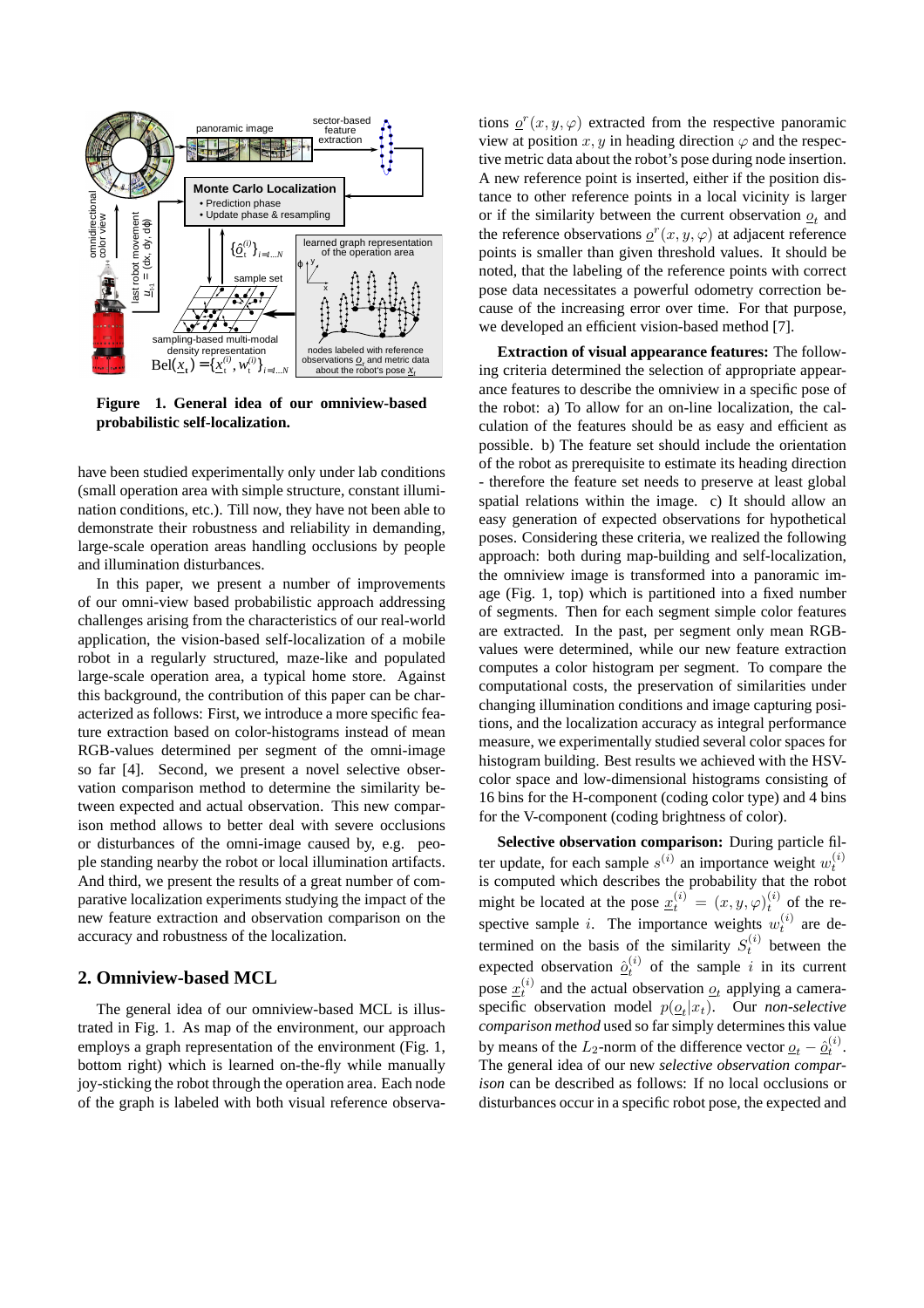the actual observation should match largely. In case of local disturbances, however, the affected segments will show significant differences and, therefore, should be left out from computing the total similarity. Because of this, our new algorithm takes only those segments into account that show the highest similarity between expected and actual observation as well as maximize a similarity function (see below). This way, the negative influence of local occlusions or disturbances on the total similarity can be largely reduced. First, for each segment  $j$  of the n segments a segmentspecific similarity  $s_i$  is determined by means of the Histogram Intersection (HI) between the expected histogram  $\hat{\rho}_i$ and the actually observed histogram  $\mathcal{Q}_j$  of the corresponding segments. After that, the segment similarities  $s_i$  are ranked in descending order yielding those segments most important for the current observation comparison. Thereafter, the largest total similarity is searched for by iterating the number of segments  $k$  taken into account. To avoid a trivial summation of all segment similarities, a penalty function is introduced which is counteracting this effect by preferring a small number of segments  $k$ . In a series of experiments, several penalty functions were investigated. The nonlinear term  $\sqrt{1/(k \cdot n)}$  yielded the best selection results. This way, the total similarity for sample  $i$  can be determined as follows:

$$
S^{(i)} = \max_{k=1}^n \left( \left( \sum_{j=1}^k s_j \right) \cdot \sqrt{\frac{1}{k \cdot n}} \right)
$$

Finally,  $S^{(i)}$  is used to determine the weight  $w_t^{(i)}$  of i.

#### **3. Experimental results**

All experiments were carried out in a home store with our experimental platform PERSES, a standard B21 robot additionally equipped with an omnidirectional camera for vision-based navigation and human-robot interaction (Fig. 1, left). As opposed to earlier experiments, we introduced a new regime for the localization experiments which consequently distinguishes between *training tours* traveled to build the graph and *test tours*, executed to acquire unknown data for the localization experiments. For the recent experiments, we learned a new graph representation of a section of the home store as shown in Fig. 2. Each dot represents a node labeled with both the pose of the robot and the reference observation. The total distance to be travelled during training was about 1500 meters. Using the recorded test data acquired during several test tours, we conducted a great number of localization experiments to determine accuracy, robustness, and localization speed comparing both the feature extraction and observation comparison methods. In all experiments, we studied the worst-case scenario: our robot had no prior information about its initial pose. Each localization experiment was repeated 50 times to determine the mean localization errors and their variances.



**Figure 2. Learned graph of the operation area in the home store (3500 reference points).**

**Mean RGB-values vs. color histograms:** The objective of these experiments was to compare the localization accuracy and loss rate achieved for the two feature extraction methods (RGB v. Hist). The localization is regarded as lost, if the position error is larger than 2.5 m per step. Table 1 compares the mean position errors of several test tours traveled a couple of days after the training tour for both feature extraction techniques - at first using the *non-selective comparison method*. The experiments clearly express the superiority of the histogram-based feature extraction.

|                     | TT <sub>1</sub> | TT <sub>2</sub> | TT3 | TT4          |    |
|---------------------|-----------------|-----------------|-----|--------------|----|
| Position error (cm) |                 |                 |     |              |    |
| mean RGB-value      | 75              | 192             | 39  | 51           | 68 |
| Histogram           | 72              | 51              | 41  | 47           | 50 |
| Loss rate $(\% )$   |                 |                 |     |              |    |
| mean RGB-value      | $\mathbf{0}$    | 6.5             | 0.1 | $\mathbf{0}$ | 07 |
| Histogram           |                 |                 |     |              |    |

**Tabelle 1. Comparison of the mean position errors and the loss rate during several test tours (TT)**

**Selective vs. non-selective comparison:** In the following experiments we compared the two observation comparison methods, in this case using the simple RGB-based feature extraction. It turned out that our novel selective method **(Sel)** in all experiments produces lower position errors than the non-selective method **(NSel)**. In TT 2, a very demanding tour with a great number of natural occlusions and disturbances, the non-selective method fails almost completely. Due to the disturbances, it generates numerous alternative localization hypotheses and is not able to disambiguate the correct position. The experiments clearly express the merits of the our selective method in handling critical situations.